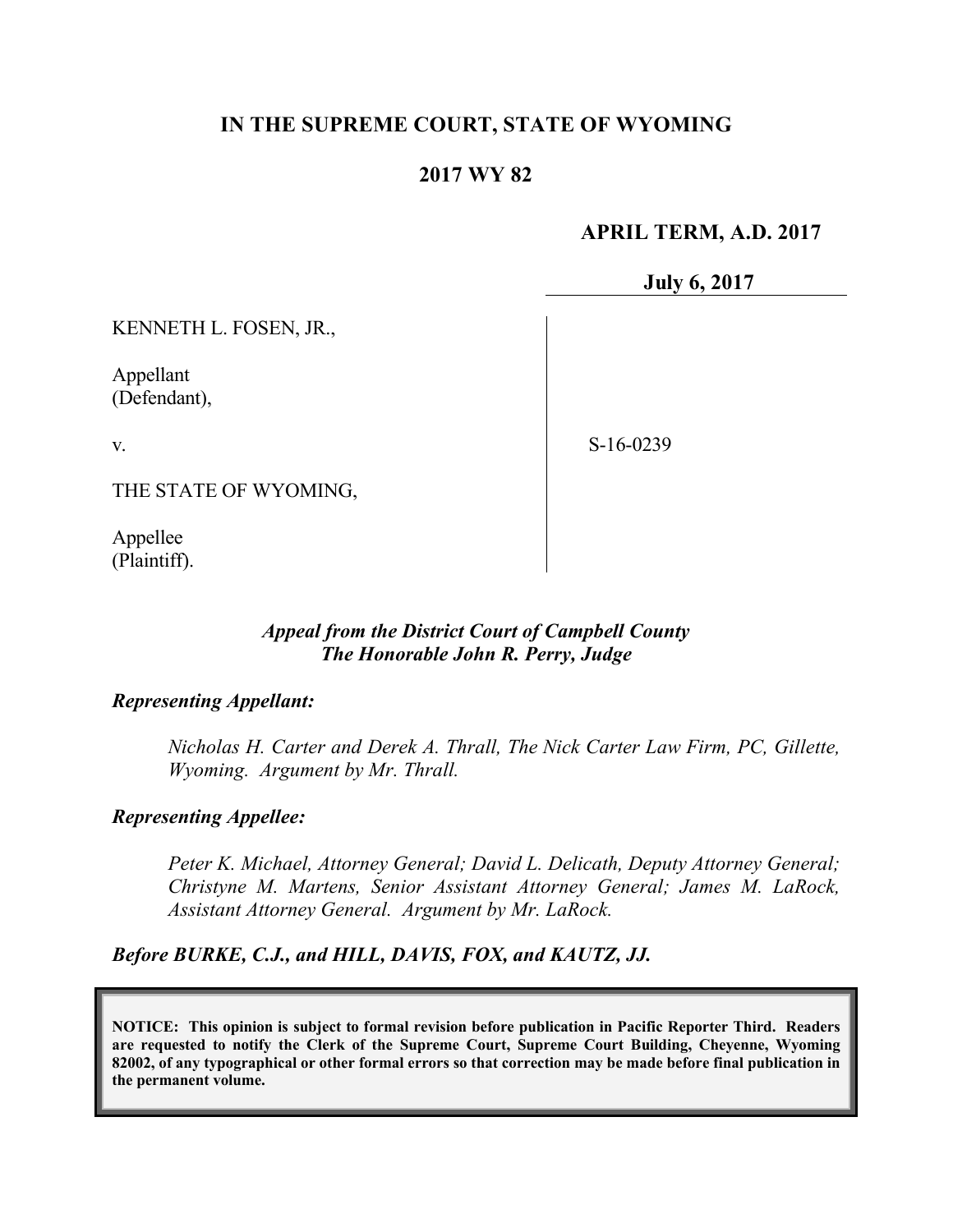## **BURKE, Chief Justice.**

[¶1] Kenneth Fosen entered a conditional guilty plea to charges of delivery of a controlled substance and possession of a controlled substance, reserving his right to appeal the district court's denial of his motion to suppress evidence collected pursuant to a search warrant. On appeal, he contends that the police officer's affidavit used to obtain the search warrant was deficient, that the circuit court judge improperly issued the warrant, and that the search violated his rights under the Fourth Amendment to the United States Constitution and Article 1, Section 4 of the Wyoming Constitution. We affirm.

## *ISSUE*

[¶2] Although Mr. Fosen presents the issues differently, the dispositive issue before us is whether the affidavit established probable cause sufficient to justify the issuance of the search warrant.

# *FACTS*

[¶3] On May 3, 2015, Police Officer Roesner went to Pioneer Manor, a nursing home in Gillette, Wyoming, in response to a report that Gina Jones, a Pioneer Manor resident, had tested positive for THC, the active ingredient in marijuana. Ms. Jones admitted to having eaten a marijuana cookie the day before, and informed Officer Roesner that her friend "Ken" delivered the cookie to her. She described how to find "Ken's" trailer home, and told the officer "Ken" had a Harley Davidson motorcycle and "a Cadillac type vehicle."

[¶4] Officers Roesner and Vogt located a trailer home they believed was a match to Ms. Jones's description, with a motorcycle and a black Lincoln car parked outside. The motorcycle was registered to Kenneth Fosen. A man who exited the trailer home confirmed that his name was Kenneth. The officers explained why they were there, and Mr. Fosen replied that "if there were marijuana cookies they were no longer around." He denied any involvement, and rejected a request from the officers to search the premises.

[¶5] Officer Roesner prepared an affidavit and applied for a warrant to search Mr. Fosen's residence, motorcycle, and car. The judge issued the warrant. The ensuing search of Mr. Fosen's residence yielded marijuana, other suspected controlled substances, and a long list of drug-related items and paraphernalia. The search of the motorcycle yielded three baggies containing marijuana cookies or cookie crumbs. No evidence was found in the car.

[¶6] Mr. Fosen was charged with three counts of possession of a controlled substance, one count of possession of a controlled substance with intent to deliver, and one count of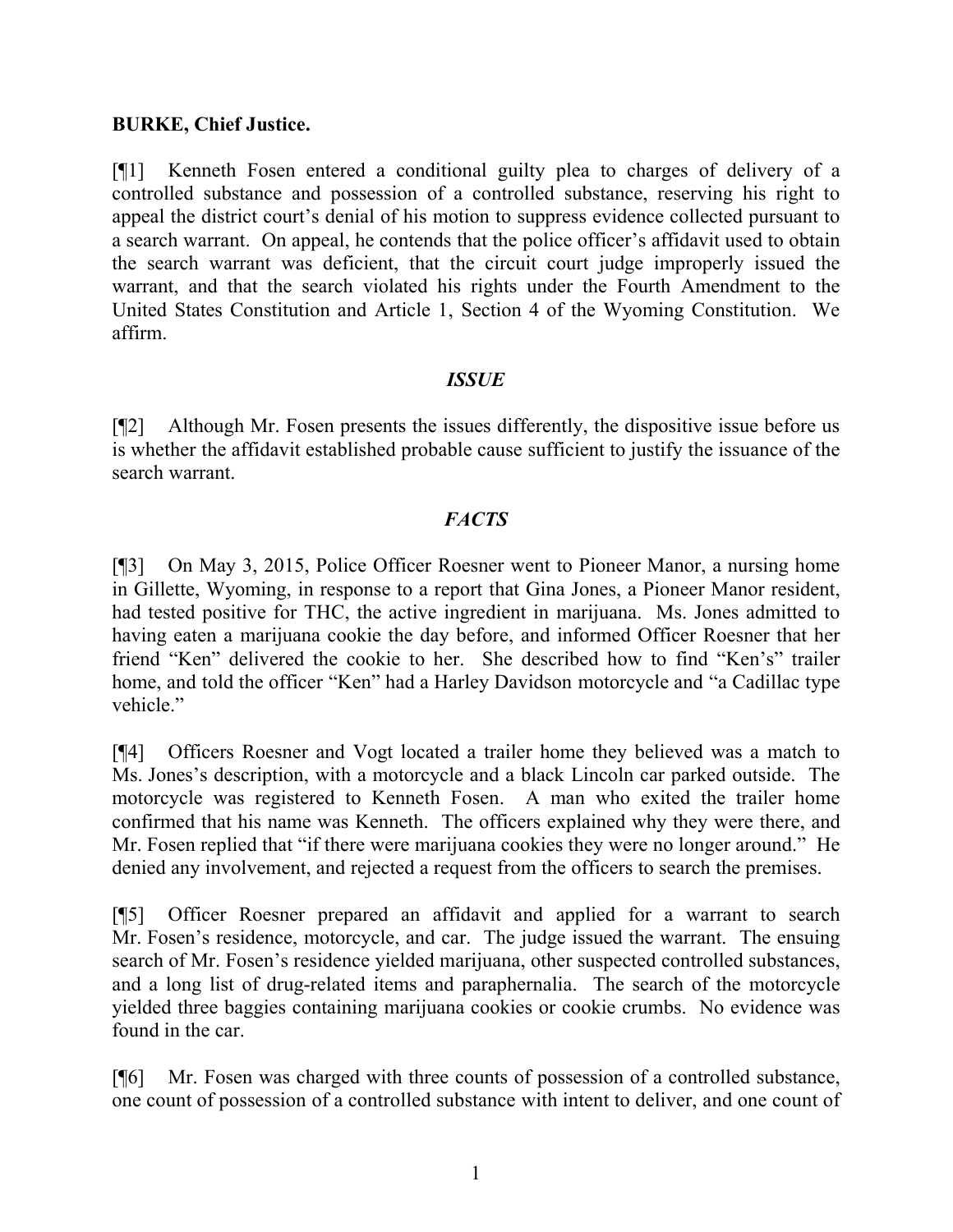delivery of a controlled substance. He initially pled not guilty to all of the charges. Prior to trial, Mr. Fosen filed a motion to suppress all of the evidence obtained in the search. He contended that the affidavit presented in support of the warrant did not establish probable cause justifying the search. Following a hearing, the district court denied the motion.

[¶7] Mr. Fosen subsequently reached a plea agreement with the State. He agreed to plead guilty to two charges, delivery of a controlled substance (marijuana) and possession of a controlled substance (morphine), and the State agreed to dismiss the remaining charges. The guilty pleas were conditional, pursuant to W.R.Cr.P.  $11(a)(2)$ , and he retained the right to appeal the denial of his motion to suppress. The district court accepted the conditional guilty pleas, and sentenced Mr. Fosen to concurrent sentences of three to six years in prison, suspended in lieu of six years of supervised probation. This timely appeal followed.

# *STANDARD OF REVIEW*

[¶8] Our standard of review is *de novo*. *Snell v. State*, 2014 WY 46, ¶ 10, 322 P.3d 38, 41 (Wyo. 2014); *TJS v. State*, 2005 WY 68, ¶¶ 9-10, 113 P.3d 1054, 1056-57 (Wyo. 2005).

### *DISCUSSION*

[¶9] Article 1, Section 4 of the Wyoming Constitution provides as follows:

The right of the people to be secure in their persons, houses, papers and effects against unreasonable searches and seizures shall not be violated, and no warrant shall issue but upon probable cause, supported by affidavit, particularly describing the place to be searched or the person or thing to be seized.

The Fourth Amendment to the United States Constitution also protects against unreasonable searches and seizures, stating that "no Warrants shall issue, but upon probable cause, supported by Oath or affirmation, and particularly describing the place to be searched, and the persons or things to be seized." The Wyoming Constitution requires an affidavit, while the federal constitution requires only an oath or affirmation and, on this basis, we have recognized that the protection afforded by our state constitution is "somewhat stronger than its federal counterpart." *Bouch v. State*, 2006 WY 122, ¶ 13, 143 P.3d 643, 648 (Wyo. 2006) (citing *Smith v. State*, 557 P.2d 130, 132 (Wyo. 1976)). Because the Wyoming Constitution requires an affidavit, "we have held that sufficient factual support for issuance of the warrant must be found within the affidavit." *Bouch*, ¶ 13, 143 P.3d at 648.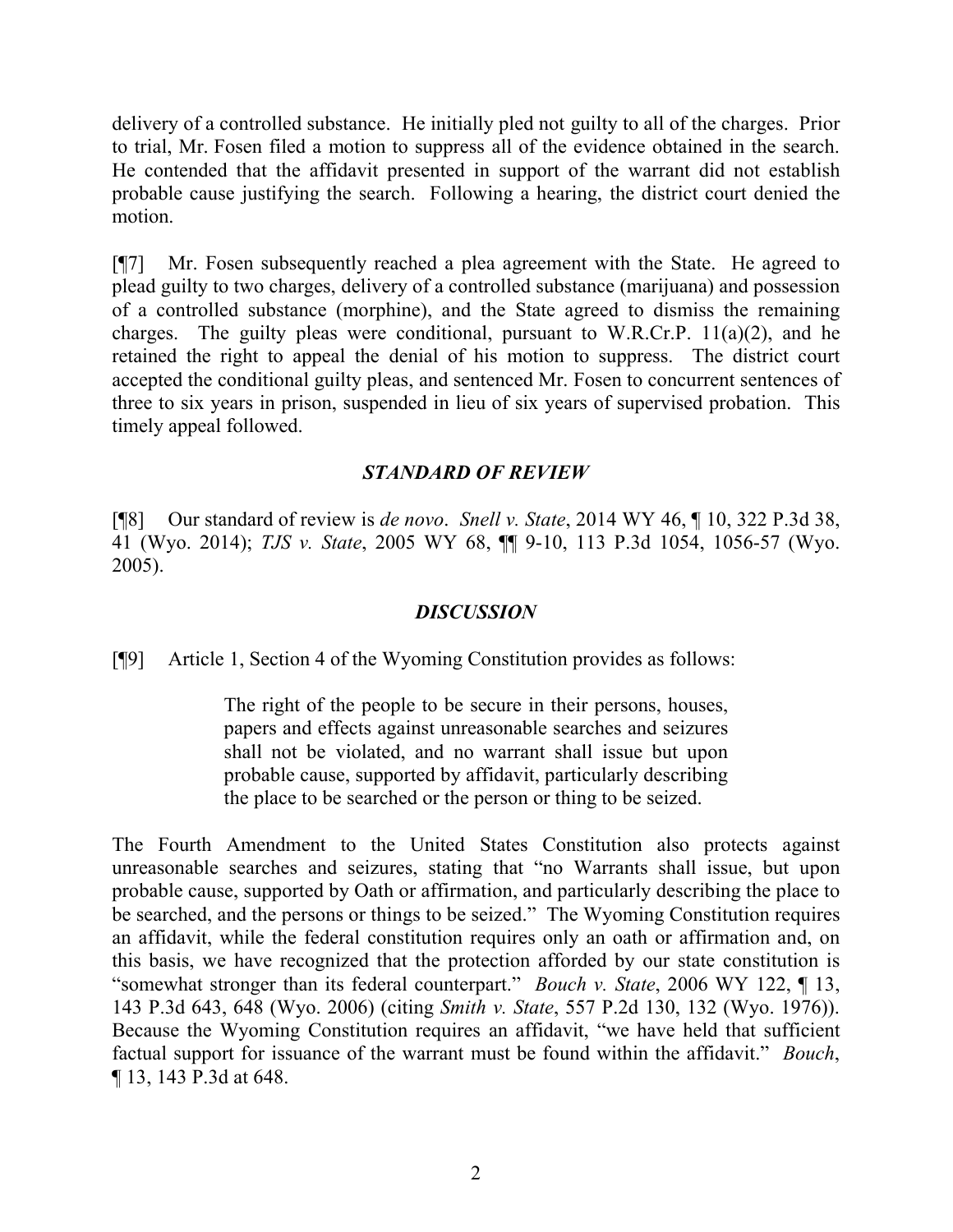[¶10] Officer Roesner's affidavit sought a warrant to search the premises at 602 East Laramie Street, Lot 10, described as a "white single wide mobile home," a Harley Davidson motorcycle with license plate 17-MC-1372, and a black Lincoln Town Car with license plate 17-PC-53703. As facts supporting issuance of the warrant, Officer Roesner stated:

> On 05032015 at 1835 hours, I responded to Pioneer Manor, 900 W. 8th St, for a report that a client, Gina Jones, had a positive urinalysis for THC and had admitted to eating marijuana cookies a friend brought to her. I contacted Gina along with staff at Pioneer Manor. Gina admitted to having a marijuana cookie yesterday and stated her friend brought some to her room earlier in the day on 5/3/15 and she told him she did not want the marijuana cookies. Gina informed me the friend's name was "Ken". She described his residence to me. Gina stated there is a white building at  $2<sup>nd</sup>$  St and Laramie. If you turn on Laramie it would be the  $2<sup>nd</sup>$  row of trailers. The trailer is white. I was informed "Ken" had a Harley Davidson motorcycle and a Cadillac type vehicle. She did not know which one he had been driving.

Officer Vogt and I went to the area described and located 17- MC-1372 parked outside of trailer 10. The registration came back to Kenneth Fosen. Also there was a black Lincoln car, registration 17-PC-53703.

While driving by a male subject came outside. I asked if he was Kenneth and he stated he was not. I asked if Kenneth was there and at that time another male exited the residence who acknowledged he was Kenneth. I informed Kenneth of the reason I was at his residence. Kenneth stated if there were marijuana cookies they were no longer around. Kenneth then denied any involvement. Kenneth denied consent to search his residence.

I informed Kenneth based on the information provided I was going to apply for a search warrant for his property.

[¶11] Mr. Fosen challenges this affidavit in several respects. He claims that it did not contain facts sufficient for the circuit court judge to determine that probable cause existed to justify issuance of the search warrant. He claims that, because the "white building at  $2<sup>nd</sup>$  St and Laramie" does not exist, the affidavit did not particularly describe the place to be searched, and Officer Roesner's statement that he and Officer Vogt "went to the area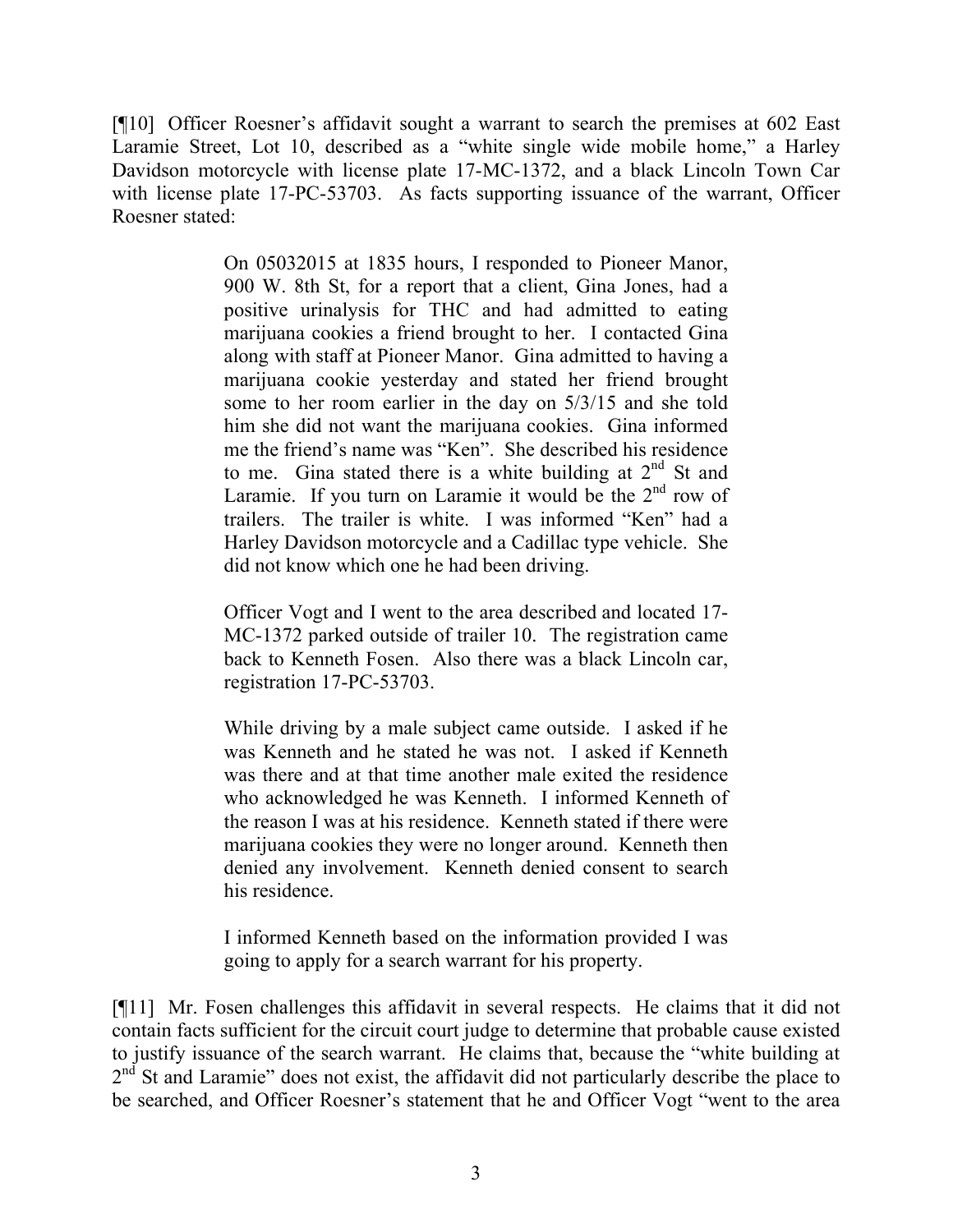described" was misleading.

[¶12] Search warrants may issue only upon a showing of probable cause, and probable cause exists when an affidavit contains facts "sufficient to cause a reasonably cautious or prudent person to believe that a crime was being committed or that one had been committed." *TJS*, ¶ 12, 113 P.3d at 1057. "The judicial officer who is presented with an application for a search warrant supported by an affidavit applies a 'totality of circumstances' analysis in making an independent judgment whether probable cause exists for the issuance of the warrant." *Lefferdink v. State*, 2011 WY 75, ¶ 14, 250 P.3d 173, 177 (Wyo. 2011) (citing *Mueller v. State*, 2009 WY 27, ¶ 9, 202 P.3d 404, 406-07 (Wyo. 2009)). The affidavit, within its four corners, "must supply the issuing officer with sufficient information to make an independent judgment that probable cause exists for the warrant." *Bouch*, ¶ 13, 143 P.3d at 648 (citing *TJS*, ¶ 12, 113 P.3d at 1057; *Bonsness v. State*, 672 P.2d 1291, 1292-93 (Wyo. 1983)). The warrant is properly issued if the judicial officer makes the "practical, common sense decision" that "there is a fair probability that contraband or evidence of a crime will be found in a particular place." *Lefferdink*, ¶ 14, 250 P.3d at 177 (quoting *Mueller*, ¶ 9, 202 P.3d at 407).

[¶13] When we review the sufficiency of a search warrant affidavit on appeal, we also consider the affidavit in its totality, interpreting it in a realistic and common sense manner to determine if it presents probable cause supporting the issuance of the warrant. *Snell*, ¶ 10, 322 P.3d at 41 (citing *TJS*, ¶ 10, 113 P.3d at 1057; *Rohda v. State*, 2006 WY 120, ¶¶ 3-4, 142 P.3d 1155, 1158 (Wyo. 2006)). Because there is a "strong preference under the law for law enforcement officers to obtain a warrant instead of engaging in a warrantless search," we begin with the presumption that the warrant and supporting affidavit are valid. *Schirber v. State*, 2006 WY 121, ¶ 5, 142 P.3d 1169, 1172 (Wyo. 2006). We resolve doubtful or marginal cases by sustaining the search. *Bouch*, ¶ 6, 143 P.3d at 646; *TJS*, ¶ 10, 113 P.3d at 1057.

> Probable cause justifying issuance of a search warrant involves a twofold finding. First, the factual situation must be sufficient to warrant a reasonably cautious or prudent person to believe that a crime was being committed or that one had been committed. Second, there must be an adequate showing that the fruits of the crime or the evidence thereof are in the area or structure sought to be searched. *Cordova* [*v. State*, 2001 WY 96,] ¶ 12, 33 P.3d [142,] 148 [(Wyo. 2001)].

*Bouch*, ¶ 15, 143 P.3d at 648.

[¶14] As to the first finding, there is no dispute that the affidavit contained sufficient information allowing the circuit court judge to believe that a crime had been committed. The affidavit stated that the informant told Officer Roesner she had eaten a marijuana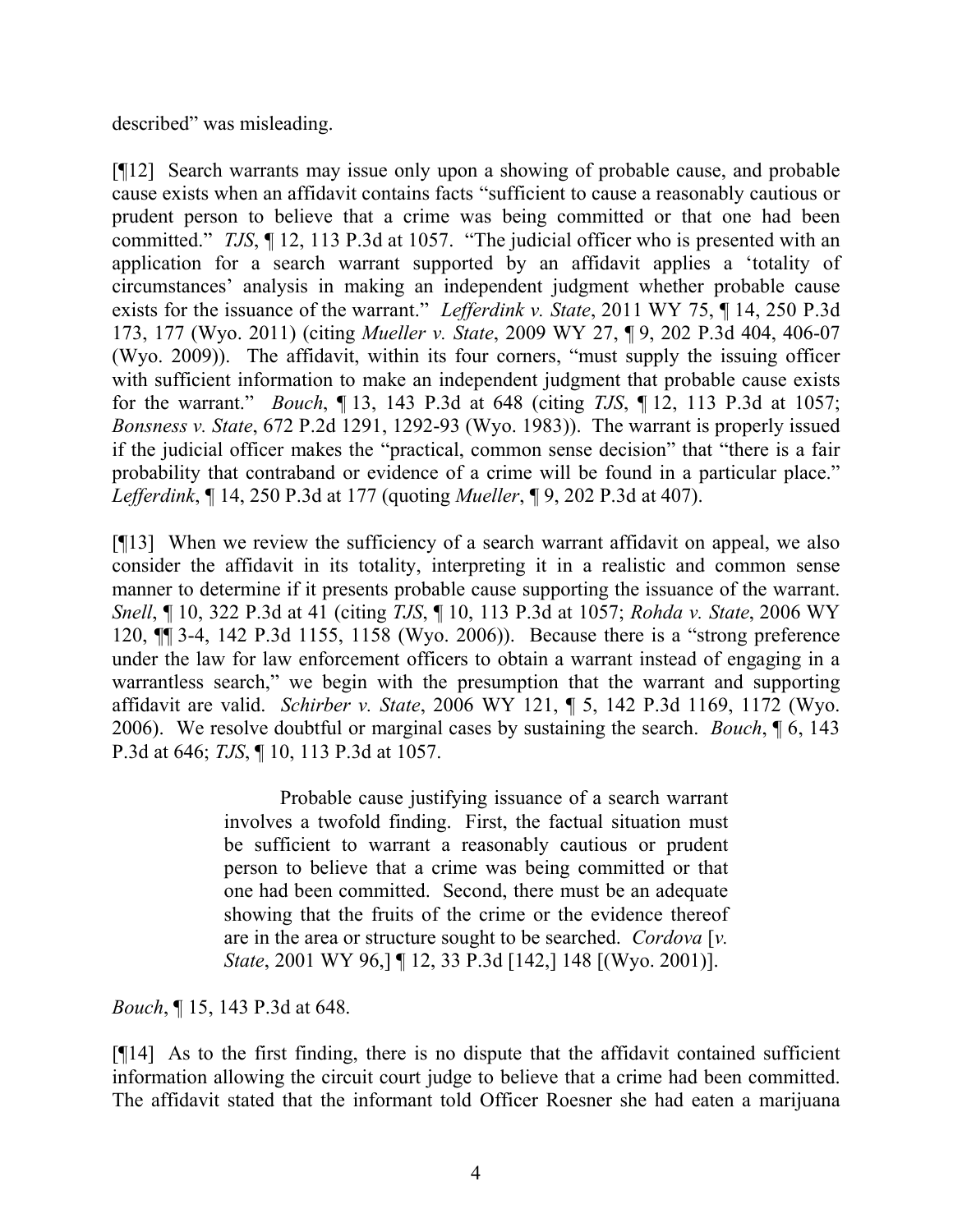cookie provided by "Ken." She also told the officer that "Ken" had brought more marijuana cookies to her room on the day of the interview. This admission that she had possessed and used marijuana was a statement against her penal interest, and "[s]uch admissions of crime 'carry their own indicia of credibility – sufficient at least to support a finding of probable cause to search.'" *Bonsness*, 672 P.2d at 1293 (quoting *United States v. Harris*, 403 U.S. 573, 583, 91 S.Ct. 2075, 2082, 29 L.Ed.2d 723 (1971)).

[¶15] As to the second prong, the question is closer. At the hearing on the motion to suppress, Mr. Fosen established that Second Street and Laramie Street in Gillette, Wyoming, do not intersect. Thus, the location first mentioned in the affidavit – "a white building at  $2<sup>nd</sup>$  St and Laramie" – does not exist. Because this location does not exist, Mr. Fosen insists that the affidavit does not adequately indicate that evidence or fruits of the crime could be found in the place to be searched. Further, he insists that the affidavit does not meet the constitutional mandate of particularly describing his residence as the place to be searched.

[¶16] We, however, review the affidavit as a whole and consider the totality of the circumstances. The affidavit also states that the informant said to "turn on Laramie" and go to a white trailer in the second row of trailers. When Officer Roesner stated that he and Officer Vogt "went to the area described," the realistic and common sense interpretation is that he went to a white trailer in the second row of trailers along Laramie Street. The informant further indicated that Ken had a "Harley Davidson motorcycle and a Cadillac type vehicle." At the area described, Officer Roesner located a motorcycle that was registered to Mr. Fosen and a black Lincoln. The application sought permission to search a Harley Davidson motorcycle. The reasonable assumption from the affidavit is that the motorcycle observed at the location was a Harley Davidson registered to Mr. Fosen. We also agree with the observation in the district court's decision letter that a "reference to a 'Cadillac-type' vehicle would, to most people, include a Lincoln." In addition, the informant said the supplier of the marijuana cookie was named Ken. Consistent with that information, a man exited the trailer and told Officer Roesner that his name was Kenneth. Applying a realistic and common sense interpretation, the information contained in the affidavit appears to describe with sufficient particularity the place to be searched.

[¶17] Mr. Fosen contends that while the application for the search warrant lists the address of his residence, 602 East Laramie Street, Lot 10, the affidavit's description of the place to be searched lacks any connection to that address. Again, we find that Mr. Fosen's argument focuses on a single detail rather than the totality of the circumstances. In *United States v. Hunter*, 86 F.3d 679, 681 (7th Cir. 1996), the court stated that an affidavit's failure to state explicitly that a specified address was the suspect's residence, "by itself, is not a fatal flaw." In *Hunter*, the affidavit referred several times to the suspect's residence and made no reference to any other place connected to the suspect. Although the affidavit did not explicitly state that this was the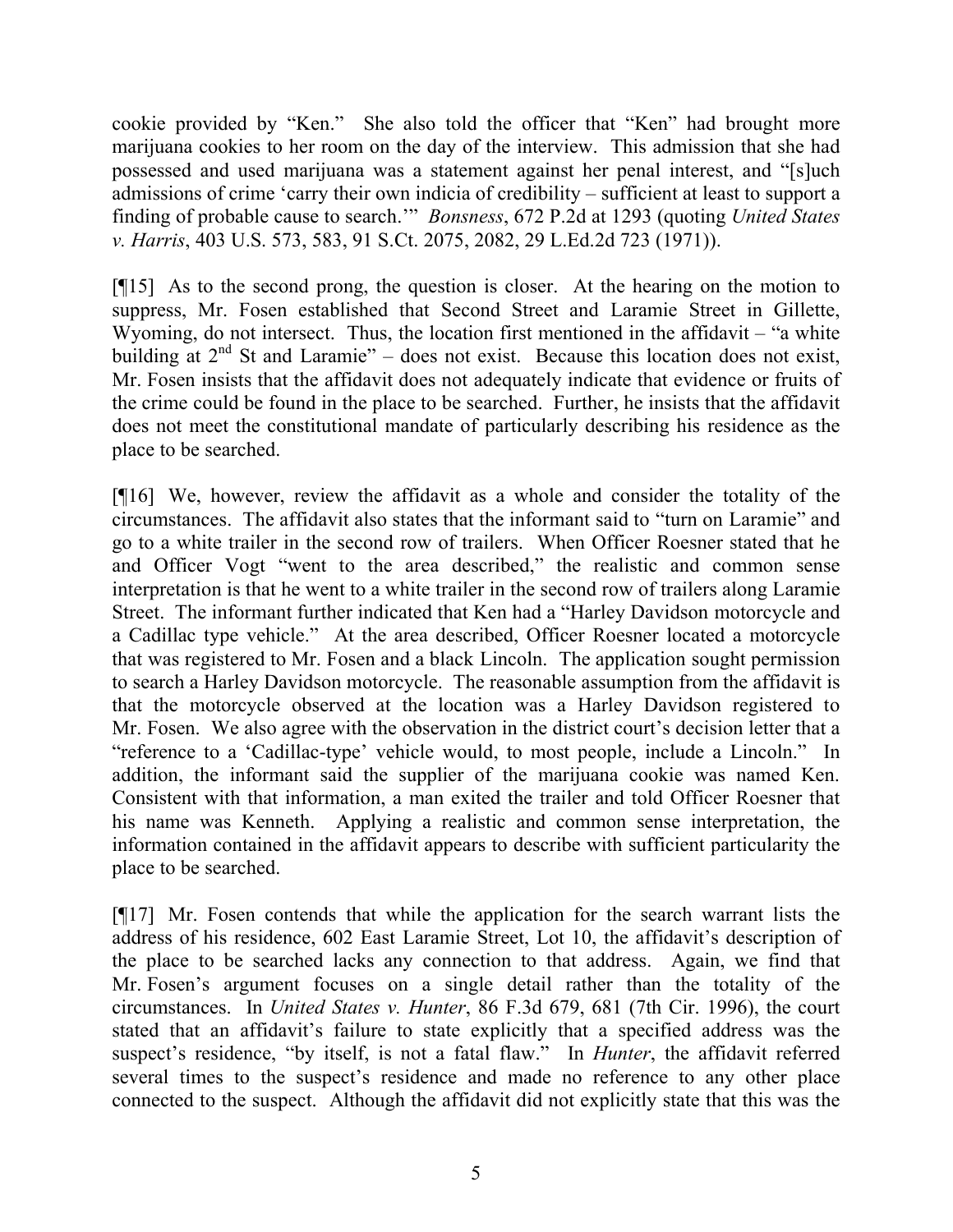suspect's residence, that was "the only logical conclusion supported by a common-sense reading of the affidavit." *Id*. at 682. Similarly, while Officer Roesner's affidavit does not explicitly assert that the address to be searched is Mr. Fosen's residence, it mentions "residence" several times. The white trailer described by the informant was referred to as "his residence." The affidavit also mentions that Mr. Fosen "exited the residence" and that he denied consent to search "his residence." Officer Roesner informed Mr. Fosen that he was going to apply for a search warrant for "his property." No other building is referred to in the affidavit and the "premises" to be searched was described as a "white single wide mobile home." A common sense reading of the affidavit leads to the inescapable conclusion that the premises identified as "602 E. Laramie lot 10" was the "residence" mentioned in the affidavit.

[¶18] Mr. Fosen further asserts that the affidavit was inadequate to show that evidence of the crime could be found in the location sought to be searched. Again, he focuses on the informant's reference to the non-existent intersection of Second Street and Laramie Street. He also claims that the informant's reference to a "Cadillac type vehicle" was too vague to provide a connection with Mr. Fosen's black Lincoln. Similarly, he claims that the informant's reference to a Harley Davidson motorcycle is insufficiently connected to the fact that there was a motorcycle parked outside his residence. In each instance, Mr. Fosen asserts that the affidavit did not contain enough information to show that evidence of the crime might be found at his residence, in his car, or on his motorcycle.

[¶19] Mr. Fosen's individualized analyses of the location, the car, and the motorcycle are contrary to our "totality of circumstances approach," by which we "consider all of the material evidence together, and not in piecemeal fashion." *Rohda*, ¶ 11, 142 P.3d at 1164. The informant provided sufficient information to establish that Mr. Fosen had committed a crime. He brought marijuana cookies to her on May  $2<sup>nd</sup>$ , and she ate one, resulting in a positive urinalysis for THC. He also brought marijuana cookies the next day, May 3<sup>rd</sup>. Officer Roesner visited Mr. Fosen's residence and sought the search warrant on that same day. "Temporal proximity should also be considered. Information contained in the affidavit concerning the timeframe of the informant's involvement assists . . . in determining whether the items to be seized are likely to be present at the location described in the warrant." *TJS*, ¶ 18, 113 P.3d at 1060. *See also Cordova*, ¶ 21, 33 P.3d at 150 ("[T]he facts and circumstances set forth in an affidavit submitted in support of the issuance of a search warrant should be current and timely so as to indicate that the premises, person, place, or thing to be searched presently contains the fruits or evidence of the crime.") (citing *United States v. Johnson*, 461 F.2d 285, 286 (10th Cir. 1972)). The fact that Mr. Fosen had so recently delivered marijuana cookies to the informant makes it reasonably probable that evidence of those marijuana cookies could be found on Mr. Fosen's motorcycle or in his car.

[¶20] Further, the affidavit indicates that Officer Roesner did not rely solely on the information provided by the informant before seeking the warrant. *See TJS*, ¶ 21, 113